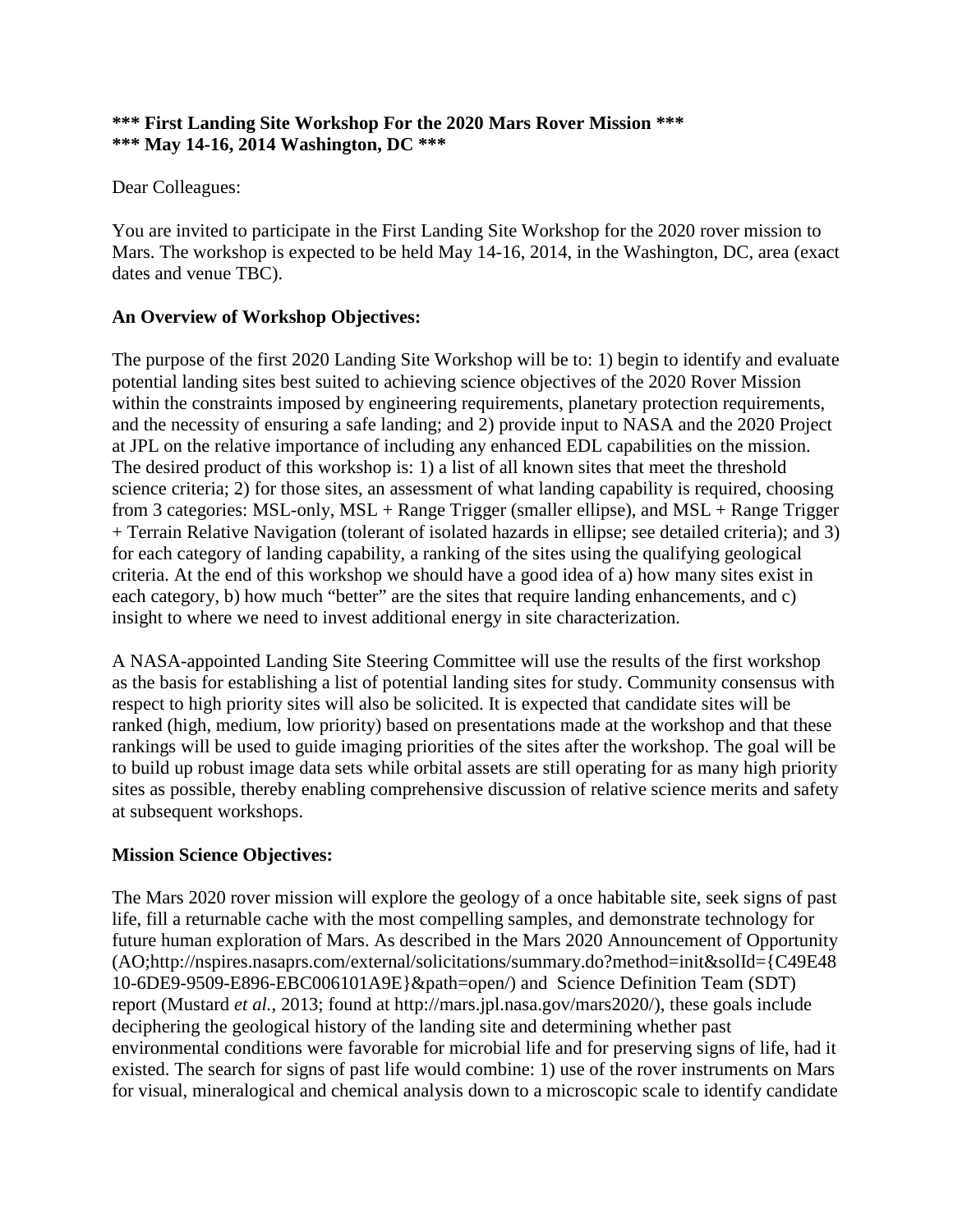features that may have been formed by past life; with 2) collection and packaging of carefully selected samples for possible return to Earth by a future mission, thereby enabling a broad range of investigations and more definitive analysis by laboratories on Earth. The mission would also demonstrate technologies for advancing toward human missions to Mars.

The AO for 2020 investigations lists four objectives, with the first three considered the threshold objectives for the mission. Achieving the objectives requires both orbital and ground observations and the first three objectives have strong synergy, as they are linked by the need to decipher the geological processes and history of an "astrobiologically relevant ancient environment", a place once capable of either supporting life as we know it, or sustaining prebiological processes leading to an origin of life.

A. Characterize the processes that formed and modified the geologic record within a field exploration area on Mars selected for evidence of an astrobiologically-relevant ancient environment and geologic diversity.

B. Perform the following astrobiologically-relevant investigations on the geologic materials at the landing site:

- 1. Determine the habitability of an ancient environment.
- 2. For ancient environments interpreted to have been habitable, search for materials with high biosignature preservation potential.
- 3. Search for potential evidence of past life using the observations regarding habitability and preservation as a guide.

C. Assemble a returnable cache of samples for possible future return to Earth.

- 1. Obtain samples that are scientifically selected, for which the field context is documented, that contain the most promising samples identified in Objective B and that represent the geologic diversity of the field site.
- 2. Ensure compliance with future needs in the areas of planetary protection and engineering so that the cache could be returned in the future if NASA chooses to do so.

D. Contribute to the preparation for human exploration of Mars by making significant progress towards filling at least one major Strategic Knowledge Gap (SKG). The highest priority SKG measurements that are synergistic with Mars 2020 science objectives and compatible with the mission concept are (in priority order):

- 1. Demonstration of In-Situ Resource Utilization (ISRU) technologies to enable propellant and consumable oxygen production from the Martian atmosphere for future exploration missions.
- 2. Characterization of atmospheric dust size and morphology to understands its effects on the operation of surface systems and human health.
- 3. Surface weather measurements to validate global atmospheric models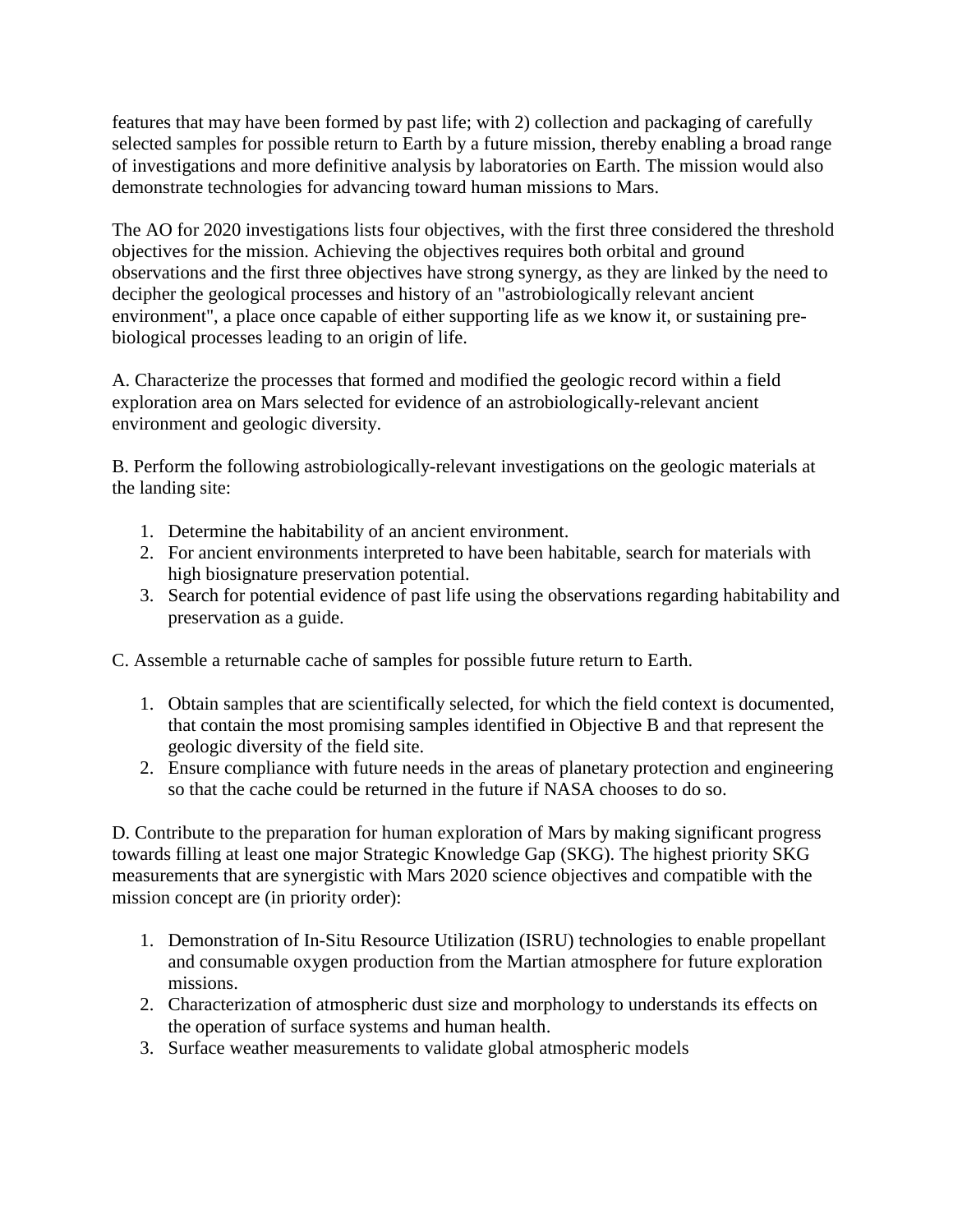Additional details for the Mars 2020 mission can be found at <http://mars.jpl.nasa.gov/mars2020/> and<http://marsnext.jpl.nasa.gov/>. The latter includes additional details on threshold geological and potential qualifying geological criteria, details on the engineering constraints, enhanced EDL capabilities, planetary protection guidelines and information required for potential landing sites. [A summary of NASA's Mars exploration strategy is at http://mars.jpl.nasa.gov/ and additional](http://mars.jpl.nasa.gov/)  [information can be viewed at http://mepag.nasa.gov/index.cfm. Web tools for visualizing and](http://mepag.nasa.gov/index.cfm.)  analyzing relevant Mars data are available at [http://marsoweb.nas.nasa.gov/landingsites/a](http://marsoweb.nas.nasa.gov/landingsites/)nd <http://webgis.wr.usgs.gov/>, which also includes a web based GIS interface for relevant Mars data. Finally, a specific 2020 Mars Rover version of JMars has been developed that has areas that meet the engineering constraints, suitably sized ellipses for placing landing sites, and shows existing image data is available at<http://jmars.mars.asu.edu/jmars2020/>along with tutorials.

# **Mission Engineering Constraints:**

Because the ability to ensure a successful landing for the Mars 2020 mission is paramount, consideration of landing sites must include comprehensive assessment of limitations imposed by mission engineering constraints. Although these constraints continue to be established and refined, a description of preliminary values related to allowable locations, elevation, and surface properties can be found at <http://marsnext.jpl.nasa.gov/>and a summary follows.

The Mars 2020 rover will use the successful, as-applied Mars Science Laboratory (MSL) Entry, Descent, and Landing (EDL) system to reach the surface of Mars. Hence, the constraints imposed by this EDL system on the MSL site selection effort are broadly similar to those for the 2020 mission (e.g., a 25 km by 20 km landing ellipse, access to latitudes between 300N and 300S, details on all constraints can be found at <http://marsnext.jpl.nasa.gov/>and in *Grant et al.,* 2011 and *Golombek et al.,* 2012). An important difference, however, relates to an allowable elevation for the landing site of +0.5 km (with respect to the MOLA geoid) due to the higher atmospheric density expected at the season the 2020 rover arrives at Mars.

The SDT report (see *Mustard et al.*, 2013) also describes several possible enhanced EDL capabilities that could be included in 2020 and might grant access to somewhat smaller landing ellipses and/or ellipses characterized by increased topography relative to what was acceptable for the MSL EDL system (as flown). These capabilities include: Range Trigger and Terrain Relative Navigation (TRN). Proposers are urged to review these capabilities in *Mustard et al.* (2013), but Range Trigger could enable a smaller ellipse on order of 18 km by 14 km and TRN could enable some hazards up to ~300 m across to be avoided within the ellipse. Proposers should consider whether the addition of one or more would potentially enhance or enable consideration of their candidate site.

It is expected that all candidate sites for the 2020 mission will be vetted by the science community at a first workshop tentatively scheduled for the week of May 12-16, 2014, in the Washington, D.C. area. Proposed targets should be chosen that will help strengthen the science rationale of the sites as well as assist in evaluating the nature and distribution of potential hazards to landing that can inform the desire for any enhanced EDL capability.